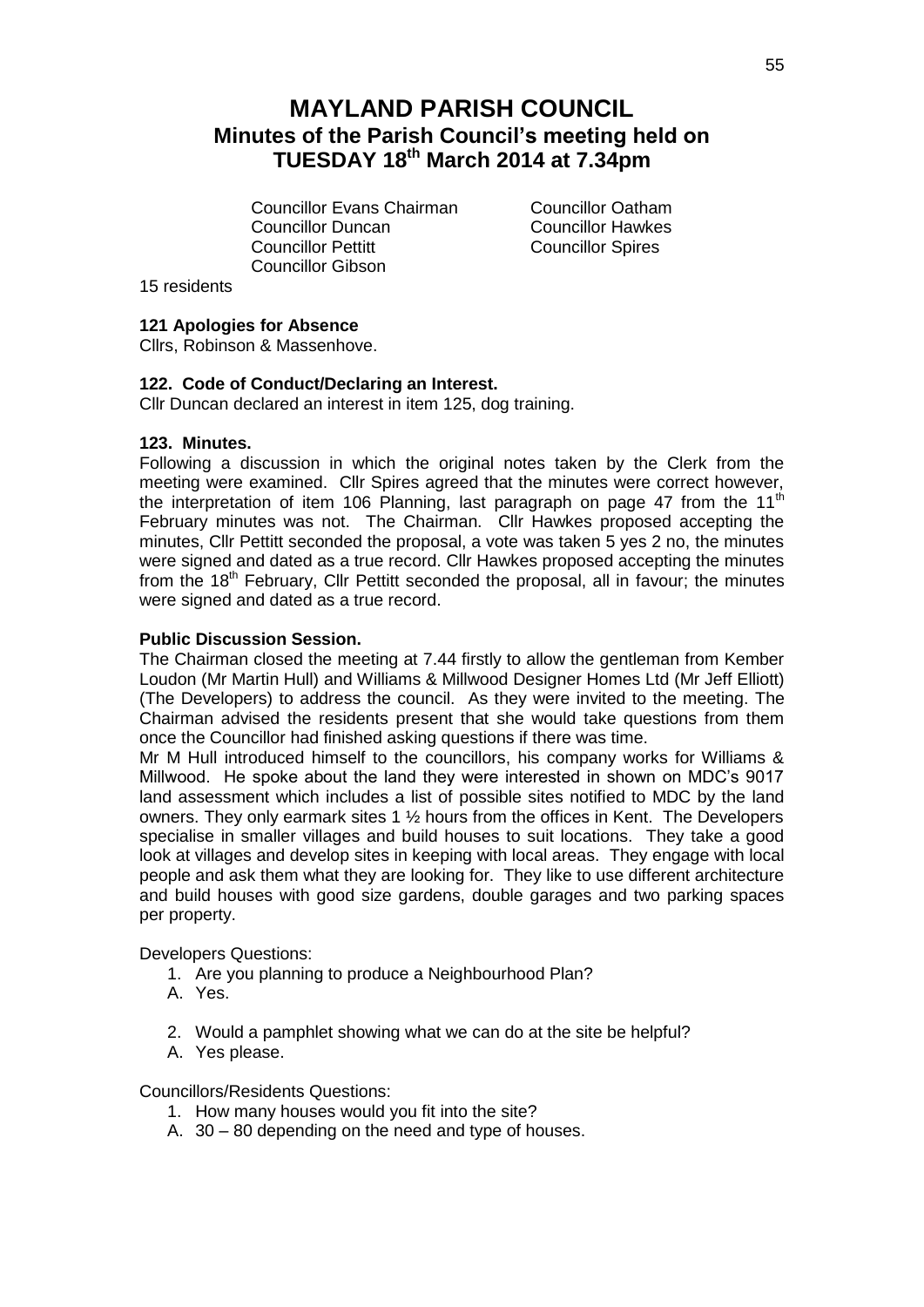- 2. The PC accepts the need for houses but there are only two roads out of the area and Latchingdon is a bottleneck.
- A. We are open to suggestions.
- 3. What is the minimum number built to make a profit?
- A. 20 open market housing would be viable. Social housing isn't open market housing.
- 4. Please be aware that St Peter's footpath runs along the edge of the land. This footpath forms part of pilgrims walk from Chelmsford to St Peter's on the wall in Bradwell on Sea.
- A. We are aware of the path and would be respectful of it.
- 5. We would want proper consultation with any developer and villagers.
- A We always hold consultation events.
- 6. How can you agree a minimum number within your business plan?
- A. We only purchase land as and when needed.
- 7. This would increase traffic through the village, where do you intend to access the site from?
- A. We have three options; we may access the site from two of them. Traffic movement surveys have to be carried out by Essex County Council and the results taken into consideration.
- 8. Is there a time limit that farm land has to lay dormant before it can be used for housing?
- A. We don't know, the PC didn't know the answer either.
- 9. Can we have details of other Parish Councils who you have contacted and built properties in their villages?
- A. We will send details to the Clerk.

The developers have agreed to hold a meeting with residents prior to submitting any planning application.

A short discussion took place on Maldon's Local Development Plan – Pre-Submission also Mayland's proposal to carry out a Neighbourhood Plan. Any plans approved before MDC's LDP is approved would not come out of the rural allocation but would be considered a bonus on the number required to be built in the Maldon district.

The Chairman reconvened the meeting at 8.34. Thanking the developers for attending.

#### **124. Finance.**

Payments & Receipts. Cllr Hawkes proposed accepting the payments and receipts listed below. Cllr Pettitt seconded the proposal, all in favour. Cheques were signed and verified.

|                     |                                 | <b>Payments</b>                 |        |
|---------------------|---------------------------------|---------------------------------|--------|
|                     | 18-Mar-14 A & J Lighting        | <b>Street Light Maintenance</b> | 50.40  |
|                     | 18-Mar-14 A & J Lighting        | <b>TC Lighting Maintenance</b>  | 42.90  |
|                     | 18-Mar-14 Cummins & Jennings    | <b>ABUS Keys</b>                | 12.00  |
|                     | 18-Mar-14 Se-al Chq to J Oatham | Disable Toilet Alarm fixed      | 57.25  |
| 18-Mar-14 C.M Smith |                                 | Artwork for Signs LPF           | 120.00 |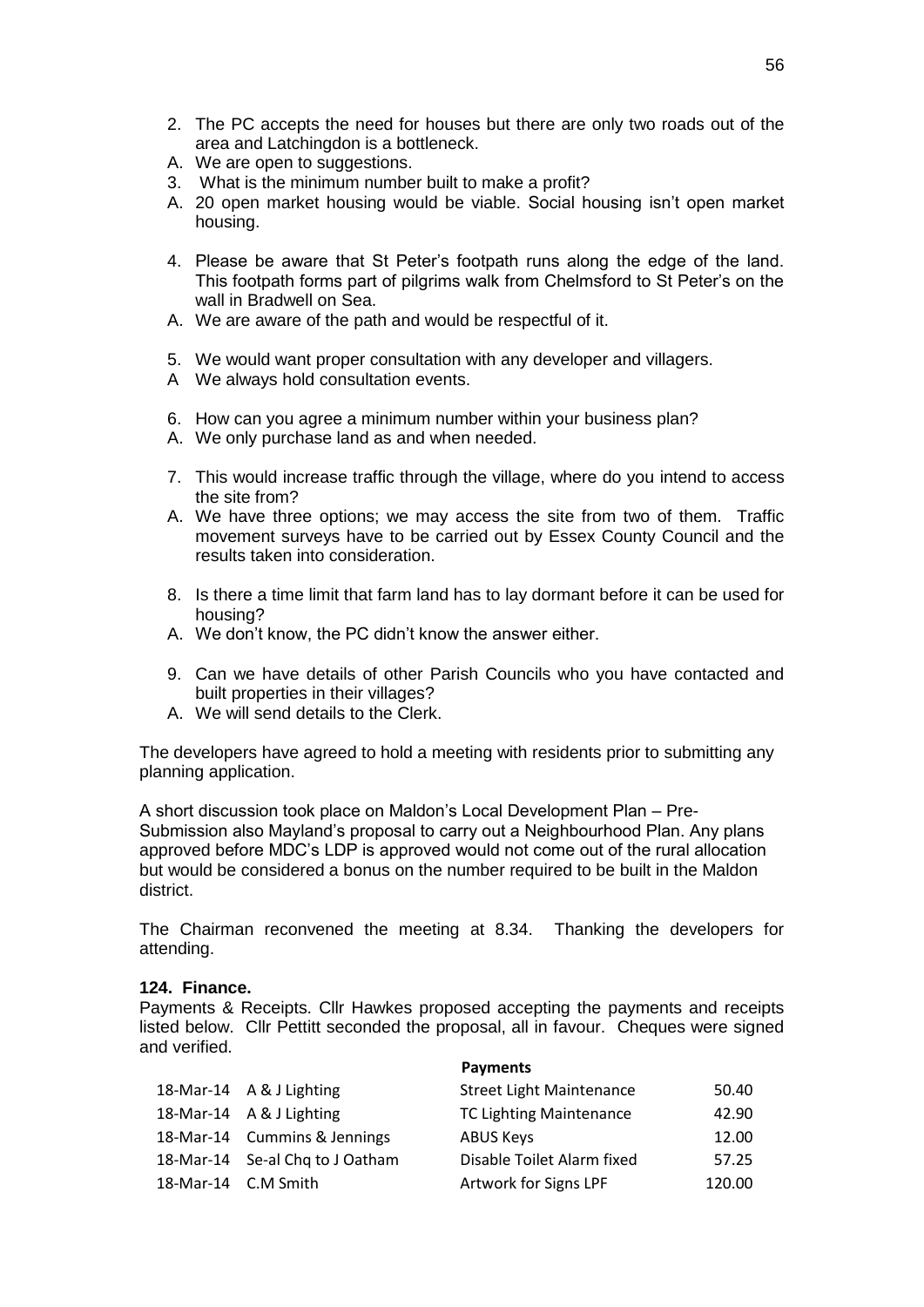| 18-Mar-14 | Diamond Windows.               | Window deposit                | 500.00  |
|-----------|--------------------------------|-------------------------------|---------|
| 18-Mar-14 | <b>Maldon District Council</b> | Rangers January               | 104.26  |
| 18-Mar-14 | <b>Maldon District Council</b> | Rangers February              | 104.26  |
| 18-Mar-14 | <b>Maldon District Council</b> | Rangers March                 | 104.26  |
| 18-Mar-14 | <b>Officels</b>                | Stationary                    | 139.52  |
| 18-Mar-14 | <b>Officels</b>                | <b>Stationary Parish Plan</b> | 35.94   |
| 18-Mar-14 | Mrs S Bredo                    | Deposit Refund                | 50.00   |
|           |                                | Salary & end of year Holiday  |         |
| 25-Mar-14 | Andrew Kemp                    | pay                           | 103.55  |
|           |                                | Salary & end of year Holiday  |         |
| 25-Mar-14 | Mr David Leete                 | pay                           | 322.00  |
| 25-Mar-14 | Mrs J Rackham                  | Salary                        | 957.18  |
| 31-Mar-14 | Revenue & Customs              | Tax & NI                      | 1021.07 |
|           |                                |                               |         |
|           |                                | <b>Receipts</b>               |         |
| 11-Feb-14 | <b>Mayland Boxing Club</b>     | Fees February                 | 196.00  |
| 11-Feb-14 | Mrs Haywood                    | LPH Hire 4th February         | 21.00   |
| 24-Feb-14 | Mayland Village Fete           | Deposit                       | 50.00   |
| 24-Feb-14 | <b>Mayland Village Fete</b>    | LPH Hire                      | 35.00   |
| 24-Feb-14 | Mrs Bredo                      | LPH Hire                      | 21.00   |
| 24-Feb-14 | Mrs Bredo                      | <b>LPH Deposit</b>            | 50.00   |

# **125. Lawling Park.**

Each Cllr has received a copy of the minutes from the November LPC meeting.

Tennis court for dog training. A discussion took place regarding using the TC's for training dogs. Councillors felt it was too much of a risk to use a facility used and designed for sport to be used in this way, we do not allow dogs on the football pitches and this was considered the same thing. Cllr Spires proposed allowing the dog trainer to use the courts for a monitored period; this proposal was not supported and therefore failed. Cllr Oatham proposed – no dogs in the tennis courts, the Chairman seconded this proposal, a vote was taken, 4 yes, 1 no 1 abstained, proposal, carried. Cllr Duncan took no part in the discussion or vote. **Clerk** to advise resident

It was agreed that No dog's signs should be erected outside the doors of the LPH unless they are guide dogs. **Clerk** to purchase

#### **126. Planning.**

The Chairman proposed bringing forward the developers section of 126 forward. Cllr Oatham seconded the proposal, for ease this section will be minuted in its original position on the agenda.

# **Developers.**

The Council discussed the information given by the developers. The council appreciated the developers coming so early in their proposed development of the site in Mayland. The councillors were in agreement and were happy with this approach. The residents who attended the meeting also seemed happy with this approach. They are planning to take the residents views into consideration. We do not want overdevelopment of sites. Cllr Hawkes suggested no more than 25 houses be built, this was deemed unrealistic.

Teal Avenue was developed over 2 years and produced 35 houses.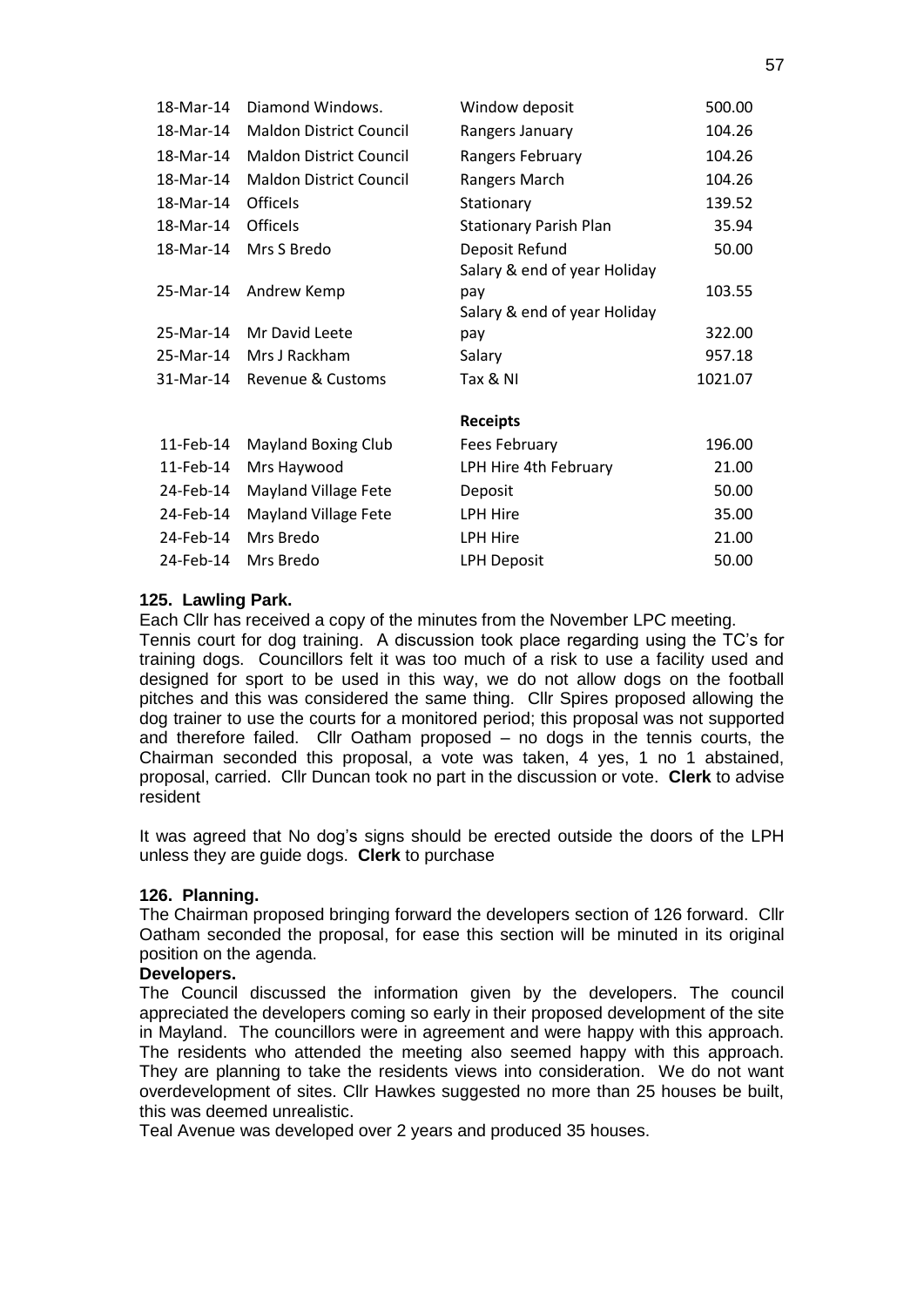The residents appear to have confidence in the parish council and the openness of the developers was also appreciated by the residents. Please let's keep the lines of communication open.

It might work in our favour if we accept developers but we do need improvements to the infrastructure including sewage pipe work. Cllr Spires explained how the triple cascade system worked. One pump is always working, if the need is increased then two pumps work and when the need is increased further the third pump starts working. The actual sewage plant has the capacity for 1000 more houses. If we have a NP in place we will be given 25% of the new CIL which is replacing the S106 agreement. This could be used to improve the infrastructure. A ransom strip around the village would be useful

It was noted that MDC's website [www.maldon.gov.uk/LDPFAQs](http://www.maldon.gov.uk/LDPFAQs) includes the following. *If applications for development are made in the rural villages, they will be considered against existing old local plan policies and relevant policies in the LDP. They may be considered premature pending preparation of the Rural Allocations DPD which will allocate land for development; in general the LDP protects the open countryside from developments that negatively impact upon its beauty and character.* 

*In the LDP the Council identifies 330 dwellings to be split between 32 villages for Rural Allocations and the Council will produce a separate Rural Allocations DPD to provide further details in relation to rural housing, employment and other developments following the submission of the LDP.*

# **Consideration of applications for the council to make comment to the Planning Authority.**

**HOUSE/MAL/14/00138.** Extension and alterations. 9 Nipsells Chase Mayland. 4 objections. 3 no objections. Object for the following reasons. Overdevelopment, increased pressure on parking, extension too large for size of existing property.

**FUL/MAL/14/00164.** Reduction of existing storage lean-to and demolition of disused barns. Erection of 2 No dwellings with associated parking area, Firth View, Steeple Road, Mayland. 7 Objections. Backland development, outside the existing planning envelope.

Cllr Pettitt gave her apologies and left the meeting at 9.35 pm

# **127. Neighbourhood Plan.**

Does this council wish to agree a NP now or wait until after the RCCE meeting as previously agreed. (See February minutes).

A decision to carry out further actions maybe required if this council votes to produce a NP.

Cllr Spires produced a summary of the existing Parish Plan's supporting information.

The Chairman proposed that this council proceeds with a NP, Cllr Gibson seconded the proposal, all in favour. It is possible to alter the boundary between Latchingdon and Mayland. It was agreed that the meeting next week is not a Parish Council meeting but an informal meeting to discuss with the RCCE what is the correct steps to take to produce a NP. Also information regarding employing a Planning Development company will be considered, grants can still be obtained if we did so, discussing boundaries with neighbouring parishes and obtaining a list of volunteers to form a NP. Steering Group

#### **128. Staff issues.**